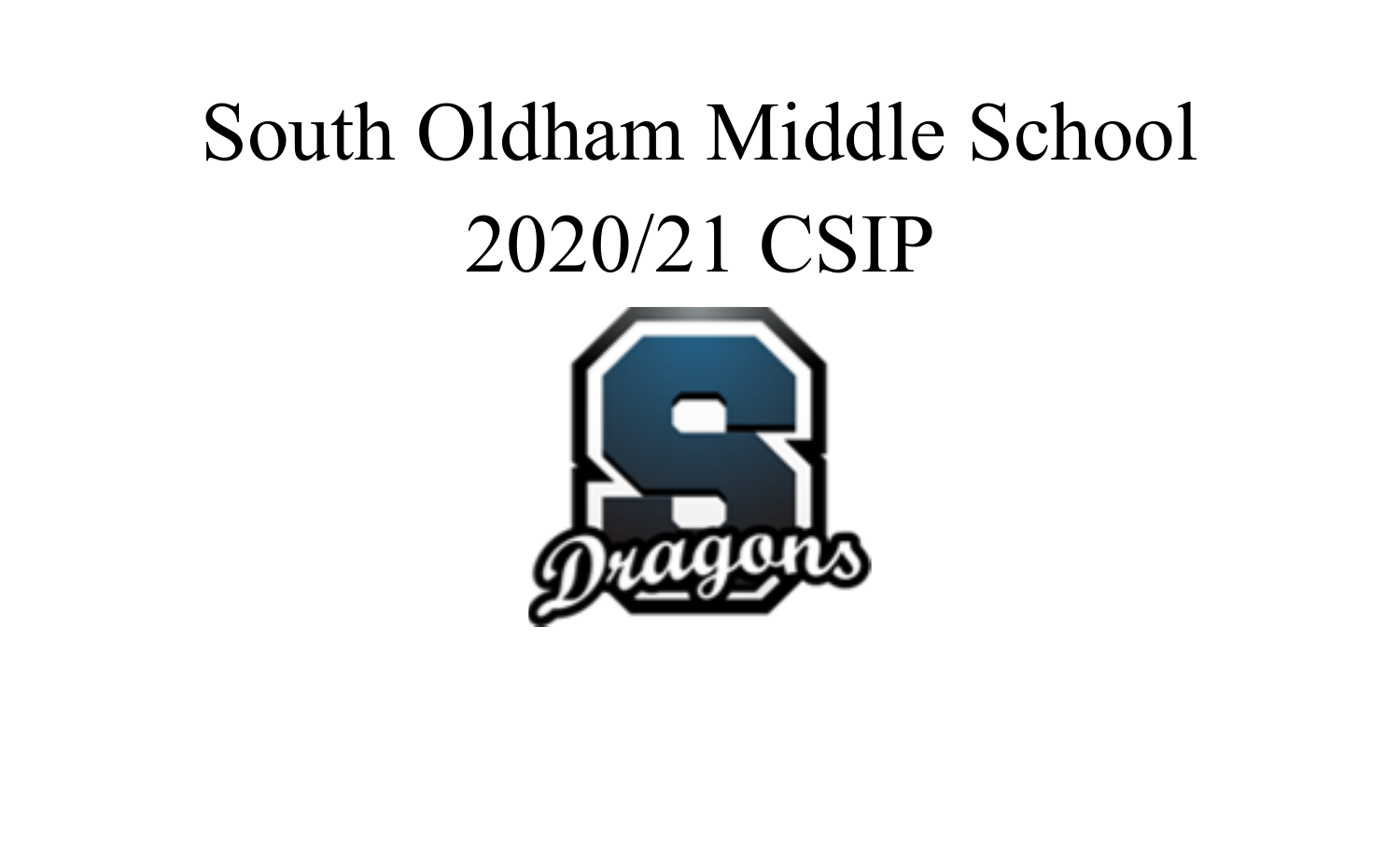## **1: Proficiency Goal**

Goal 1: Increase the Proficiency score for combined Reading and Math from 84.3 to 90 by the end of the 2021-22 school year.

| <b>Objective</b>          | <b>Strategy (KCWP)</b>      | <b>Activities to Deploy Strategy</b> | <b>Measure of Success</b>  | <b>Progress Monitoring</b> | <b>Funding</b> |
|---------------------------|-----------------------------|--------------------------------------|----------------------------|----------------------------|----------------|
| Objective 1               | Design and Deploy Standards | Curriculum alignment reviews are     | PLC observation notes,     |                            | N/A            |
| Increase the Proficiency  |                             | embedded within PLC practice to      | alignment protocols        |                            |                |
| Score for Reading in Math |                             | ensure instruction is tied to        |                            |                            |                |
| from 87.3 to 88.65 by the |                             | appropriate standards                |                            |                            |                |
| end of the 2020/21 school |                             | Greater emphasis on curriculum       |                            |                            |                |
| year.                     |                             | alignment to priority standards due  |                            |                            |                |
|                           |                             | to hybrid (A/B) model during         |                            |                            |                |
|                           |                             | Pandemic                             |                            |                            |                |
|                           |                             | Assessment protocol is used in       | <b>Assessment Protocol</b> |                            | N/A            |
|                           |                             | PLC's to ensure student formative    | documentation,             |                            |                |
|                           |                             | and summative assessments are        | student assessment         |                            |                |
|                           |                             | aligned with proper depth and        | data                       |                            |                |
|                           |                             | content of standards                 |                            |                            |                |
|                           | Design and Deliver          | Continue to develop a clearly        | Student RTI data, MAP      |                            | N/A            |
|                           | Instruction                 | defined RTI structure for reading    | <b>Growth Data</b>         |                            |                |
|                           |                             | and math (targeting students,        |                            |                            |                |
|                           |                             | monitoring documents, etc)           |                            |                            |                |
|                           |                             | Use of in-person small groups        |                            |                            |                |
|                           |                             | during NTI Instruction               |                            |                            |                |
|                           |                             | Develop PLC protocol where           | PLC Protocol,              |                            | N/A            |
|                           |                             | summative and formative evidence     | observation notes,         |                            |                |
|                           |                             | is used to inform future             | student data (MAP,         |                            |                |
|                           |                             | teaching/instructional groups        | etc)                       |                            |                |
|                           | Review, Analyze and Apply   | Use of student watch list for        | Watch list, Winter to      |                            | N/A            |
|                           | Data                        | students performing below            | Spring MAP growth          |                            |                |
|                           |                             | proficiency                          | data.                      |                            |                |
|                           |                             | Develop a system for students to     | Student goal setting       |                            | N/A            |
|                           |                             | take ownership of their personal     | forms, student             |                            |                |
|                           |                             | data (MAP)                           | evidence                   |                            |                |
| Objective 2               |                             |                                      |                            |                            |                |
|                           |                             |                                      |                            |                            |                |
|                           |                             |                                      |                            |                            |                |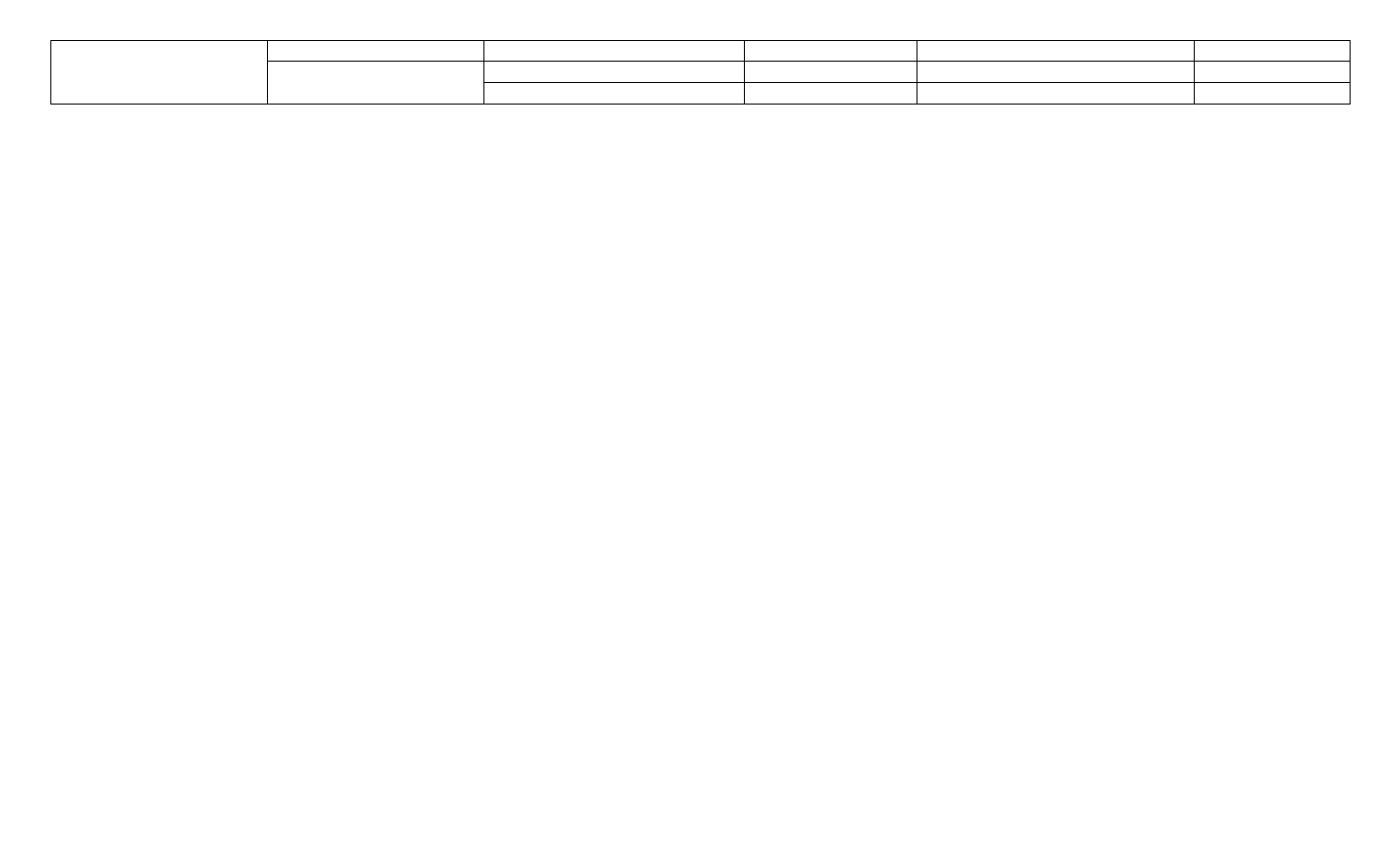## **2: Separate Academic Indicator**

Goal 2: Increase the Proficiency rating in On-Demand Writing from 43.6% to 60% by the end of the 2021-22 school year.

| <b>Objective</b>          | <b>Strategy</b>             | <b>Activities to Deploy Strategy</b>      | <b>Measure of Success</b> | <b>Progress Monitoring Date &amp; Notes</b> | <b>Funding</b> |
|---------------------------|-----------------------------|-------------------------------------------|---------------------------|---------------------------------------------|----------------|
| Objective 1: Increase the | Design and Deploy Standards | Ensure intentional and aligned            | Live Scoring Data,        |                                             | N/A            |
| proficiency in On-Demand  |                             | opportunities are in place for            | Curriculum                |                                             |                |
| Writing from 39.3% to     |                             | students to improve On-Demand             | Framework,                |                                             |                |
| 49.75% by the end of the  |                             | writing technique                         |                           |                                             |                |
| 2020/21 school year.      |                             | <b>Embed On-Demand Writing</b>            |                           |                                             |                |
|                           |                             | instruction through NTI and Hybrid        |                           |                                             |                |
|                           |                             | A/B Model                                 |                           |                                             |                |
|                           | Design and Deliver          | Implement formal and informal             | Live Scoring Event        |                                             | N/A            |
|                           | Instruction                 | opportunities are available that          | (spring), student         |                                             |                |
|                           |                             | teachers and students utilize to          | feedback, Live scoring    |                                             |                |
|                           |                             | gather evidence to improve the            | data and next steps,      |                                             |                |
|                           |                             | learning of students in the area of       | PLC notes, MAP            |                                             |                |
|                           |                             | <b>On-Demand Writing</b>                  | growth data               |                                             |                |
|                           |                             |                                           |                           |                                             |                |
|                           | Design, Align, and Deliver  | Implement and commit to                   | Live Scoring Events       |                                             | N/A            |
|                           | Support                     | purposeful, scheduled monitoring          | scheduled for the fall    |                                             |                |
|                           |                             | efforts in regards to student On-         | and spring, feedback      |                                             |                |
|                           |                             | <b>Demand Writing Needs</b>               | to students               |                                             |                |
|                           |                             | <b>Targeted Individual Student Groups</b> | Live                      |                                             |                |
|                           |                             | for students scoring below                | Scoring/Scrimmage         |                                             |                |
|                           |                             | proficiency                               | data, PLC data analysis,  |                                             |                |
|                           |                             |                                           | calibration sessions,     |                                             |                |
|                           |                             |                                           | student descriptive       |                                             |                |
|                           |                             |                                           | feedback, cold writes     |                                             |                |
|                           |                             |                                           |                           |                                             |                |
| Objective 2               |                             |                                           |                           |                                             |                |
|                           |                             |                                           |                           |                                             |                |
|                           |                             |                                           |                           |                                             |                |
|                           |                             |                                           |                           |                                             |                |
|                           |                             |                                           |                           |                                             |                |
|                           |                             |                                           |                           |                                             |                |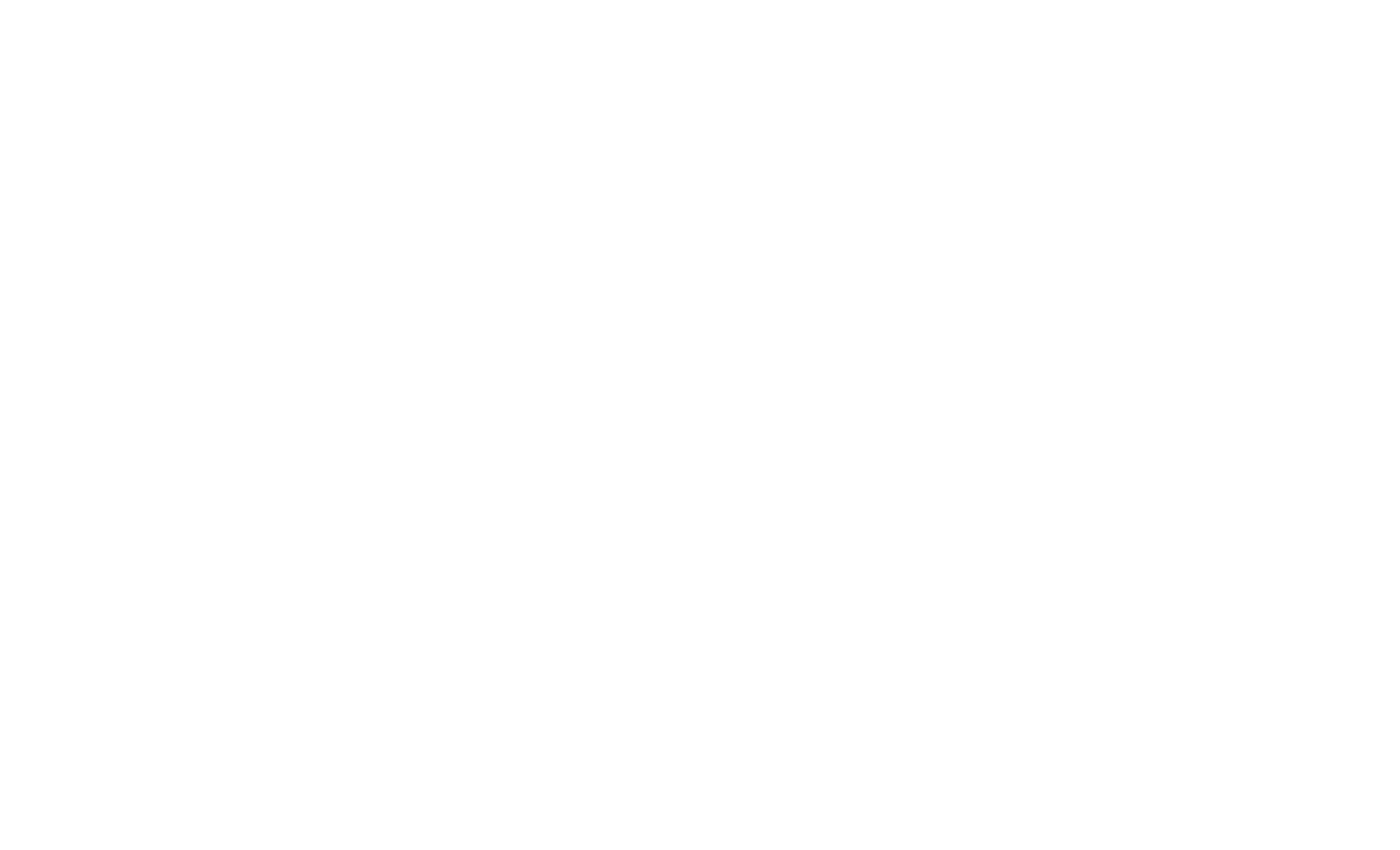Goal 3: Increase the proficiency score of our students with disability from 27.55 to 55 by the end of the 2022-2023 school year.

| <b>Objective</b>               | <b>Strategy</b>                | <b>Activities to Deploy Strategy</b> | <b>Measure of Success</b>   | <b>Progress Monitoring Date &amp; Notes</b> | <b>Funding</b> |
|--------------------------------|--------------------------------|--------------------------------------|-----------------------------|---------------------------------------------|----------------|
| Objective 1: Increase the      | Design and Deliver             | Target instruction through flexible  | RTI Data, MAP Data,         |                                             | N/A            |
| Reading proficiency score of   | Instruction                    | grouping through intervention        | MAP Growth data,            |                                             |                |
| our students with disabilities |                                | groups and using MAP Growth Data     | <b>MYPATH Integration</b>   |                                             |                |
| from 33.8% to 38% by the       |                                |                                      | through resource            |                                             |                |
| end of the 2020/21 school      |                                |                                      | classes                     |                                             |                |
| year                           |                                | Coaching sessions for special        | <b>Special Education</b>    |                                             | N/A            |
|                                |                                | teachers with district Special       | "Look For" tools,           |                                             |                |
|                                |                                | <b>Education Coaches</b>             | coaching notes.             |                                             |                |
|                                | Review, Analyze and Apply      | Name and Claim students: create      | Watch List, PLC Notes,      |                                             | N/A            |
|                                | Data                           | and monitor a "Watch List" for       | student data, MAP           |                                             |                |
|                                |                                | students performing below            | Data for list creation      |                                             |                |
|                                |                                | proficiency-monitored through        |                             |                                             |                |
|                                |                                | PLC's/Team Meetings.                 |                             |                                             |                |
|                                |                                | Use of small group instruction       |                             |                                             |                |
|                                |                                | through NTI Instruction              |                             |                                             |                |
|                                |                                | Communicate data with students       | <b>Student Goal Setting</b> |                                             | N/A            |
|                                |                                | and goal set with students based on  | Forms                       |                                             |                |
|                                |                                | MAP data (Student data ownership)    |                             |                                             |                |
|                                | Establishing a Learning        | <b>Culture Sensitivity</b>           | -Cultural Sensitivity       |                                             | N/A            |
|                                | <b>Culture and Environment</b> | training/understanding to ensure     | <b>Training</b>             |                                             |                |
|                                |                                | responsive behaviors are modeled     | -Classroom lesson           |                                             |                |
|                                |                                | amongst the faculty and staff.       | plans have                  |                                             |                |
|                                |                                |                                      | differentiation             |                                             |                |
|                                |                                |                                      | practices embedded          |                                             |                |
|                                |                                |                                      | based on cultural           |                                             |                |
|                                |                                |                                      | sensitivity.                |                                             |                |
|                                |                                |                                      |                             |                                             |                |
| Objective 2                    |                                |                                      |                             |                                             |                |
|                                |                                |                                      |                             |                                             |                |
|                                |                                |                                      |                             |                                             |                |
|                                |                                |                                      |                             |                                             |                |
|                                |                                |                                      |                             |                                             |                |